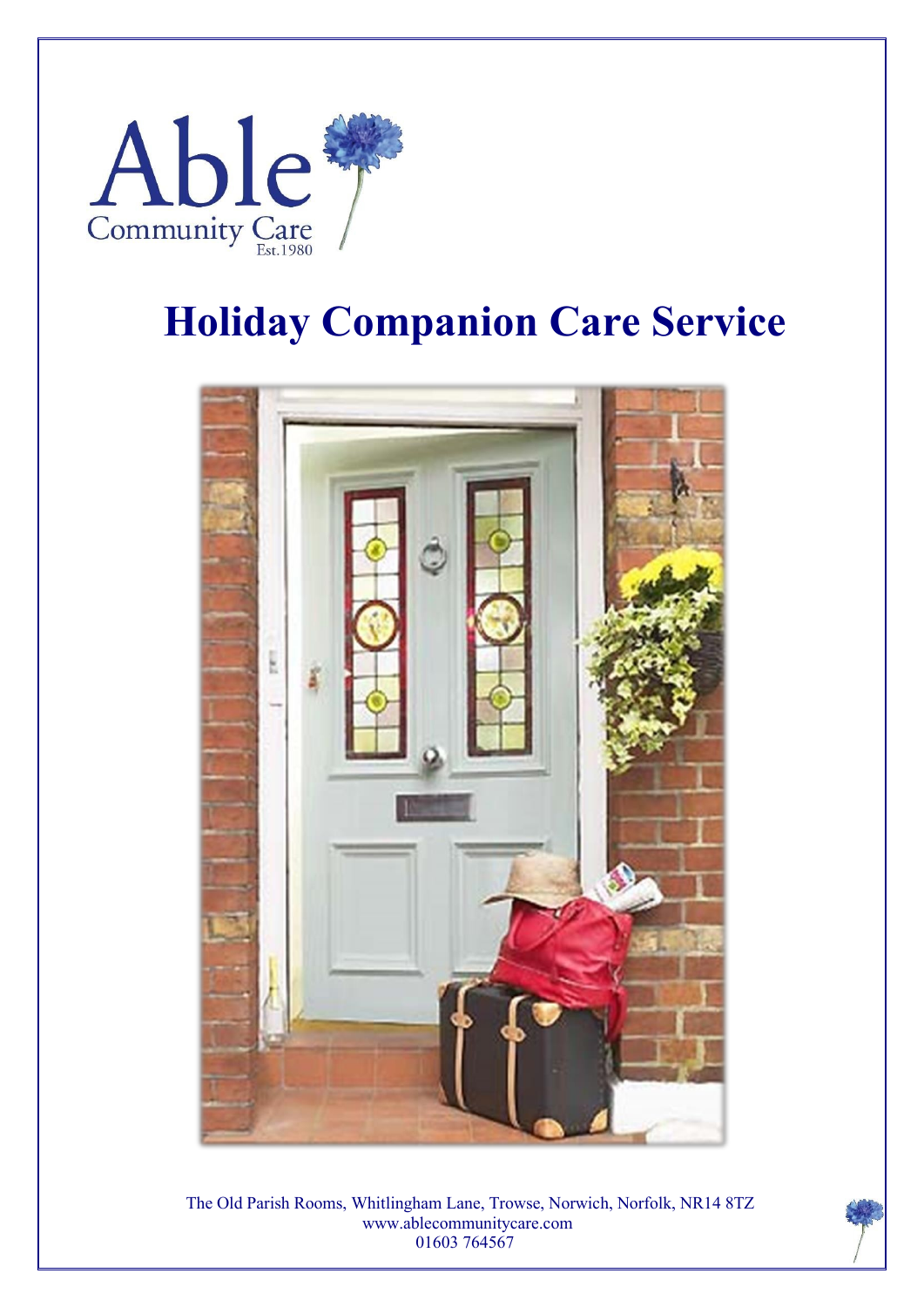### **Our Holiday Companion Care Service**

Our Holiday Companion Care Service can enable you to take a holiday knowing you will have the support of an experienced carer throughout your trip away.

Our service removes the risks associated with being alone and promotes independence through one-to-one care. Accompanying a person on holiday our Companion Carer will assist with personal care, domestic care and provide companionship enabling you to relax in the knowledge that you are being cared for by one of our experienced carers.

Able Community Care Holiday Companion Carers can help you holiday in the UK, Europe or further afield.

Able Community Care is an Introductory Service and our carers are self-employed. Able Community Care undertakes rigorous reference checks, interviews and all carers have current DBS checks and Public Liability Insurance.

This service is booked in advance and is available nationwide

#### **Cost**

The cost of accommodation, board and travel for the Holiday Companion Carer will be paid for by the client. The Holiday Care Companion package will be invoiced directly to the client prior to the holiday being taken. This service is £1100 per week.



Some examples of holidays Able Community Care Holiday Companions have assisted with are:

•A trip to a relatives wedding in **France** 

- •A Mediterranean cruise.
- •A holiday in Cyprus.
- •A two week break in Las Vegas.

## **Arranging a Holiday**

You may arrange your own holiday but depending on the kind of holiday you would like to take there are several organisations that can help you with your choice, for example:

The Disability Guide features holidays for older and disabled people with links to many other sites for holidaying information with a carer.

www.disabilityholidaysguide.com.



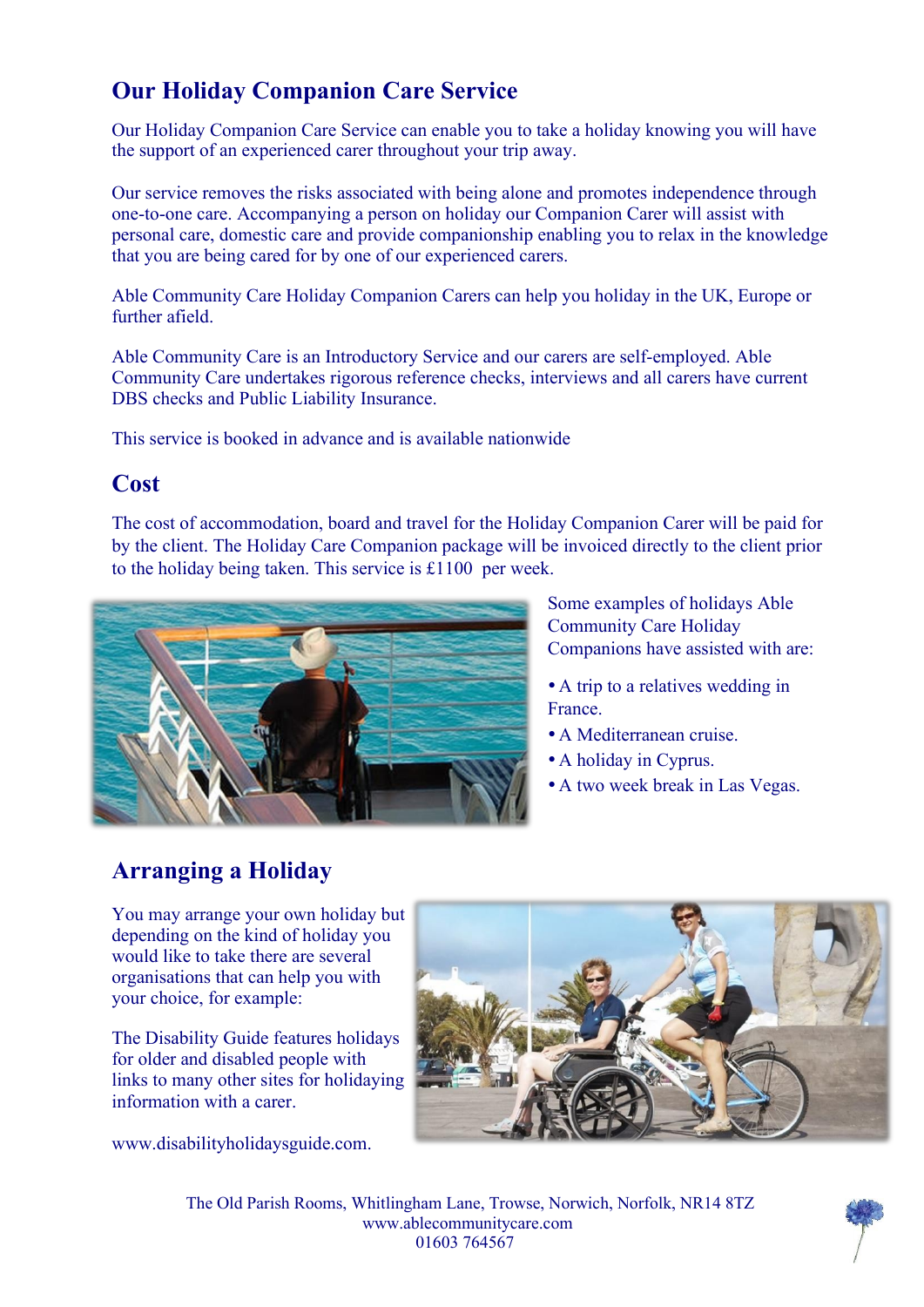#### **How to Access our Care Service**

After an initial contact with us, we will answer any questions you may have. We now ask you to complete the enclosed client form. This enables us to start to build a picture of your need and requirements.

Once we have confirmed we can meet your needs, an Offer of Care Letter is sent to you or your advocate with full costs and a breakdown.

Unlike other care agencies, we do not agree to undertake a care package without first establishing that we are the right agency for you.

If you wish to go ahead, we will require a start date and a copy of our Terms and Conditions signed and returned. You will be introduced to your individual Care Manager and we will endeavour to find you the 'right match' of carer.

We welcome and encourage regular feedback from clients and their families on a carers suitability or compatibility.

#### **Reliability and Out of Hours Assistance**

Our care promise is continuous care. We have 100% reliability 365 days a year.

In the case of an emergency, our Care Managers can be contacted 24 hours a day to respond to any problems with your care package.

#### **Why Able Community Care?**

Able Community Care is experienced in providing care to people from late teens to centenarians. We understand the needs of people with conditions such as Alzheimer's, Parkinson's disease, MS, spinal injuries, stroke recovery, acquired head injuries and Cerebral Palsy, for example.

Your Care Manager will liaise with you at every step, via telephone, e-mail, by post or a home visit if requested.

For every carer booking we will send you an advice letter in advance. This features a photograph and an up to date profile of your carer. Your carer will then telephone you to introduce themselves and to discuss any concerns you may have.

Able Community Care is backed by lawyers with in-depth knowledge of domiciliary care. This, added to our several decades experience in the care sector, enables us to meet the needs of a continuously changing industry.



**The Home of Able Community Care**